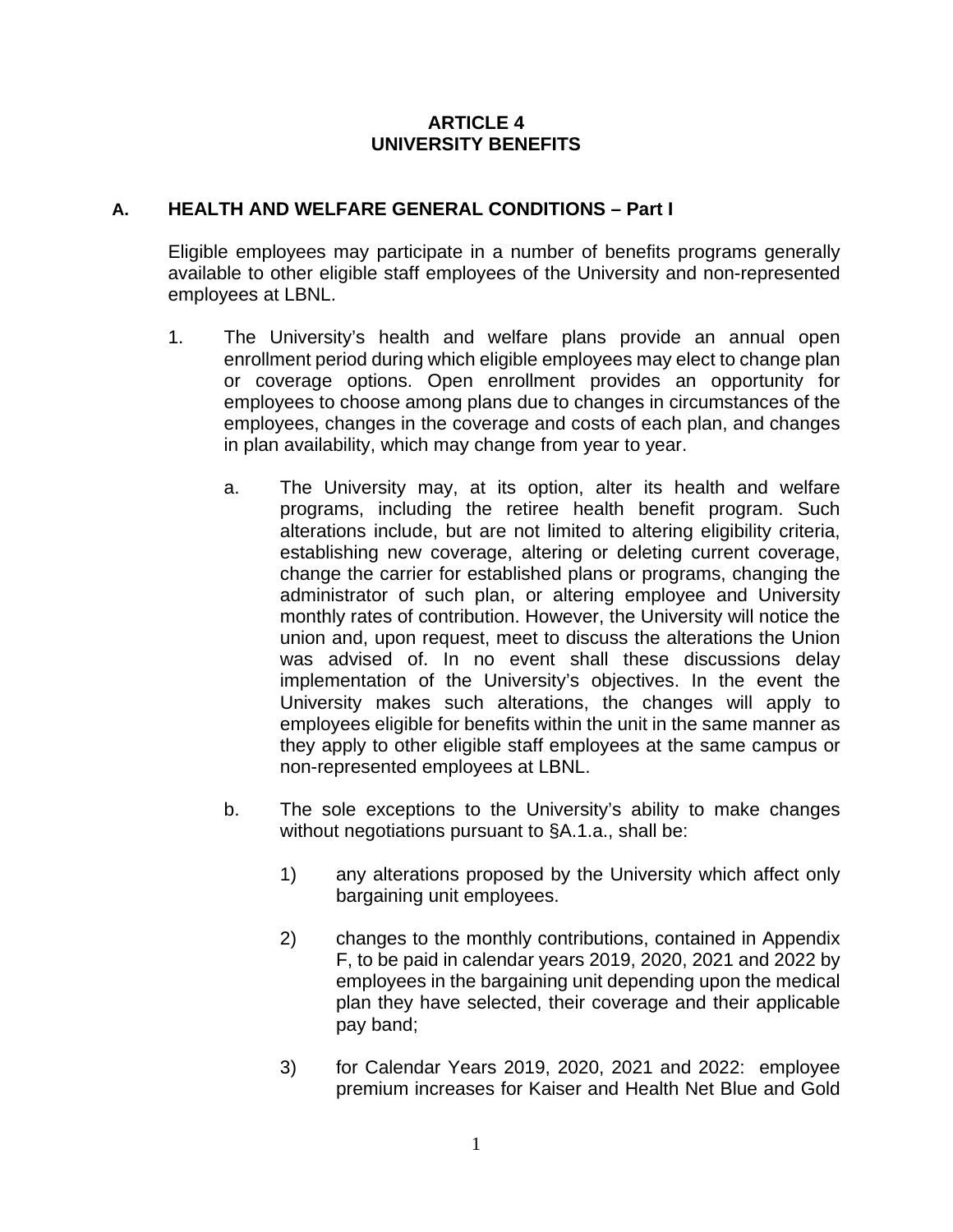that exceed \$25/month for each coverage category, using the prior year's employee monthly premium as the benchmark for determining the \$25 threshold; and

In such case(s), the University agrees to meet and confer with respect to the proposed change.

- c. When any one of the exceptions outlined in §A.1.b. above are met, the University agrees to meet and confer with respect to the proposed change(s) only, provided UPTE serves upon the Office of the President, director of Labor Relations, written notice of its intent to negotiate over the identified exception(s) in §A.1.b. within thirty (30) calendar days from the date on which the University issued its written notice of the proposed change(s).
- d. Costs that exceed current University contributions, and employee costs for plans to which the University does not contribute, are to be paid by unit employees, normally through payroll deduction.
- e. Employees shall pay the healthcare premium costs, in accordance with Section A.1.d. above, as follows:
	- a. Effective the first full pay period following ratification, employees shall pay the 2018 healthcare premium costs, in accordance with Appendix F.
	- b. In subsequent calendar years, subject to §A.1.e.3) below, employees shall pay the amount appropriate to the employee's pay band and the employee's selected coverage category (single, adult + children, two adults, or family) and health plan.
	- c. Beginning in calendar year 2020 increases in employee contribution rates for the Kaiser and Health Net Blue and Gold plans shall not exceed \$25 per month over the prior year, for each coverage category, for each year of the Agreement.

# **B. EFFECT OF ABSENCES FROM WORK ON BENEFITS**

1. **Temporary Layoff/Temporary Reduction in Time/Furlough –** Health plan contributions by the University will be provided for unit employees, in accordance with Section C below, when the employee is affected by the following conditions lasting up to (four) 4 months: a temporary layoff; a temporary reduction in time below the hours required to be eligible for health benefits; or a furlough. For health benefits to remain in force, employees on temporary layoff or furlough must comply with the terms of the applicable benefit documents, rules and/or regulations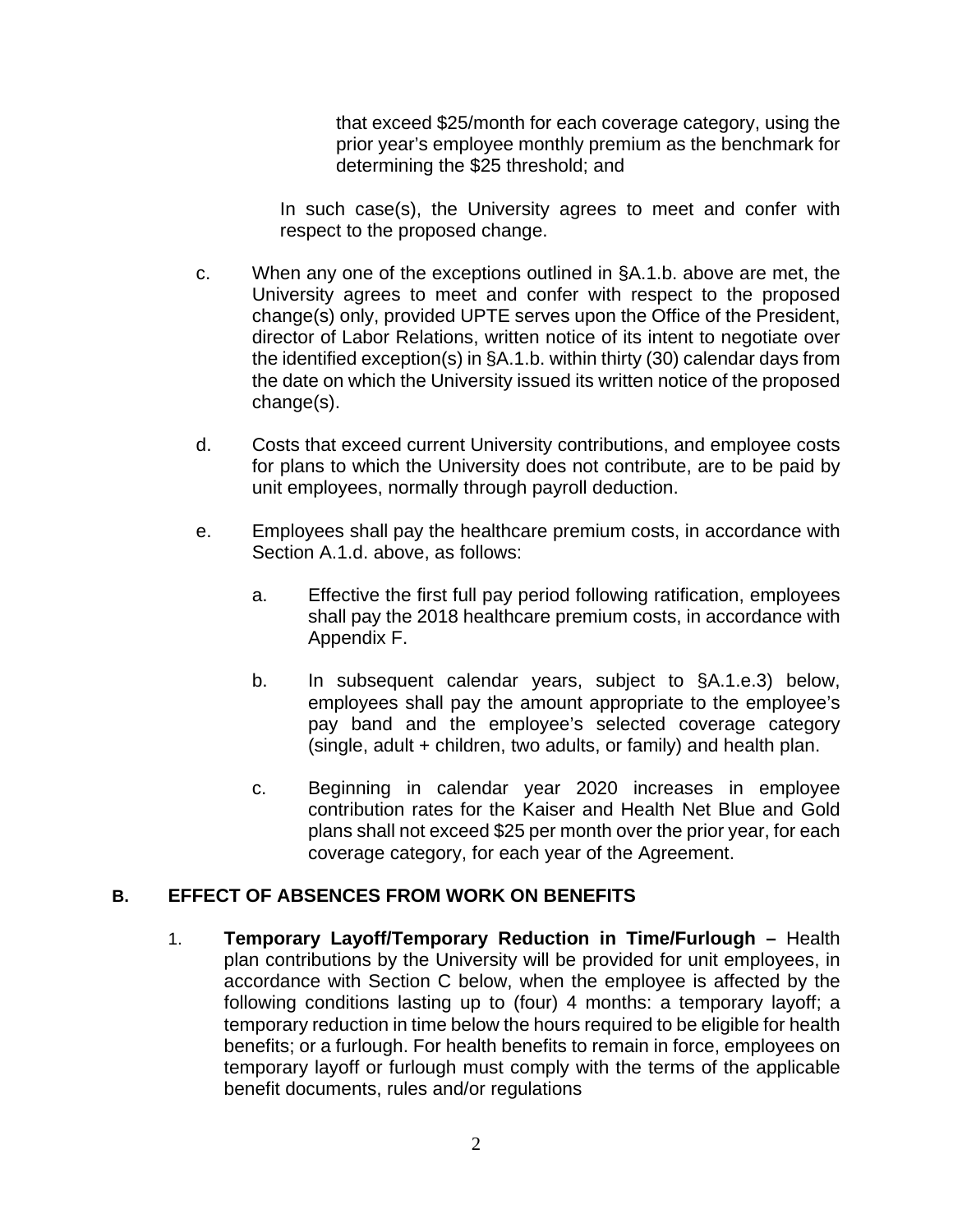2. **Military Leave** – An eligible employee on military leave with pay for emergency National Guard duty or Military Reserve Training shall receive those benefits related to employment that are granted in the University's Military Leave policy and its related documents.

### 3. **Leaves of Absence Without Pay**

- a. Approved leave without pay shall not be considered a break in service and, except as provided in Section 3.c. below, shall not determine eligibility for benefits.
- b. Except as provided in Section 3.c. below, an eligible employee on approved leave without pay may, on accordance with the benefit documents, rules and regulations, elect to continue Universitysponsored benefits for the period of time specified in the benefit documents, rules and regulations.
- c. An employee on an approved Family and Medical Leave (FML) shall be entitled, if eligible, to continue participation in health benefit coverage (medical, dental, and vision) as if on pay status as follows:
	- 1) When the employee is on an FML leave that runs concurrently under the Family and Medical Leave Act (FMLA) and the California Family Rights Act (CFRA): Continued coverage for up to twelve (12) workweeks in a calendar year.
	- 2) When the employee is on a Military Caregiver Leave under the FMLA: Continued coverage for up to twenty-six (26) workweeks in a single twelve month period. For purposes of Military Caregiver Leave, the "single twelve month period" is the period beginning on the first day the employee takes the leave and ending twelve (12) months after that date.
	- 3) When the employee is on Qualifying Exigency Leave under the FMLA: Continued coverage for up to twelve (12) workweeks in a calendar year.
	- 4) When the employee is on a Pregnancy Disability Leave under the California Pregnancy Leave Law, regardless of whether any of the leave runs concurrently with the FMLA: Continued coverage for up to four (4) months in a twelve month period. If any of the Pregnancy Disability Leave runs concurrently under the FMLA, the continued coverage provided for that portion of the leave will count toward the employee's FMLA entitlement for up to twelve (12) workweeks of such coverage in a calendar year.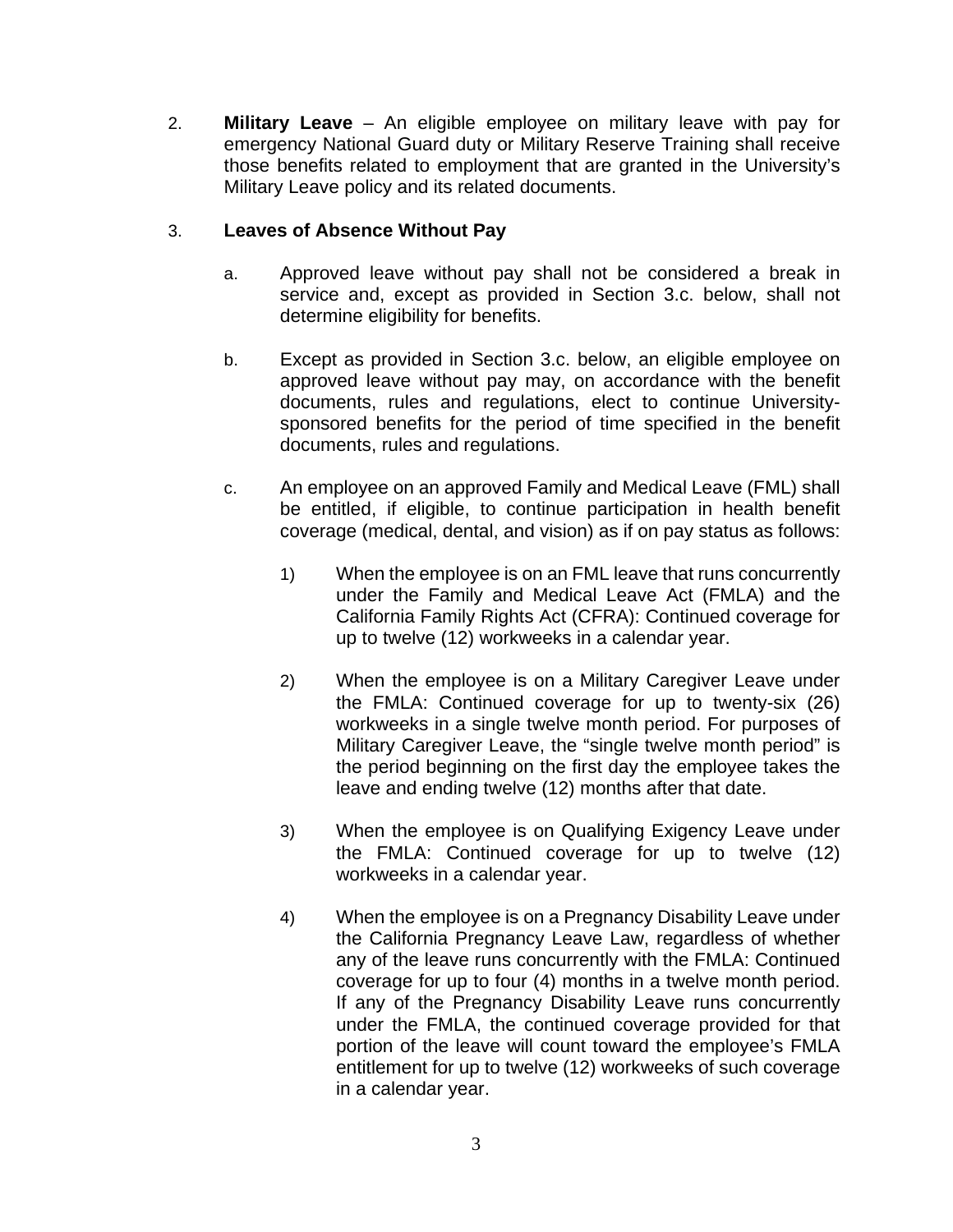- 5) When the employee is on an FML leave under the CFRA that does not run concurrently under the FMLA (e.g., Parental Leave): Continued coverage for up to twelve (12) workweeks in a calendar year.
- d. Group insurance coverage not addressed in Section 3.c. above shall be continued in accordance with the provisions of the applicable group insurance regulations.

# **C. ENUMERATION OF UNIVERSITY BENEFITS**

- 1. For informational purposes only, a brief outline of benefits in effect on the date the Agreement is signed is found at [http://ucnet.universityofcalifornia.edu/compensation-and](http://ucnet.universityofcalifornia.edu/compensation-and-benefits/index.html)[benefits/index.html.](http://ucnet.universityofcalifornia.edu/compensation-and-benefits/index.html) UPTE understands and agrees that the descriptions contained in the above referenced link do not completely describe the coverage or eligibility requirements for each plan, the details of which have been independently communicated to UPTE**.**
- 2. Specific eligibility and benefits under each of the various plans are governed entirely by the terms of the applicable Plan Documents, custodial agreements, University of California Group Insurance Regulations, group insurance contracts, and state and federal laws. Employees in an ineligible classification are excluded from coverage, regardless of appointment percent and average regular paid time. For details on specific eligibility for each program, see the applicable documents, agreements, regulations, or contracts**.**

#### **D. JOINT BENEFITS COMMITTEE**

The University and UPTE will establish a Joint Benefits Committee that will meet at least four times annually to discuss employee benefits.

- 1. The University will provide information on specifications, cost, usage, surveys and evaluations of benefits plans.
- 2. UPTE will provide responses, identify problems and issues and any union evaluations or surveys of benefits plans.
- 3. The University will grant release time for up to four (4) career employees, not more than one (1) per campus/hospital/LBNL to participate in this committee. Release time is without loss of straight-time pay and will allow for reasonable travel time.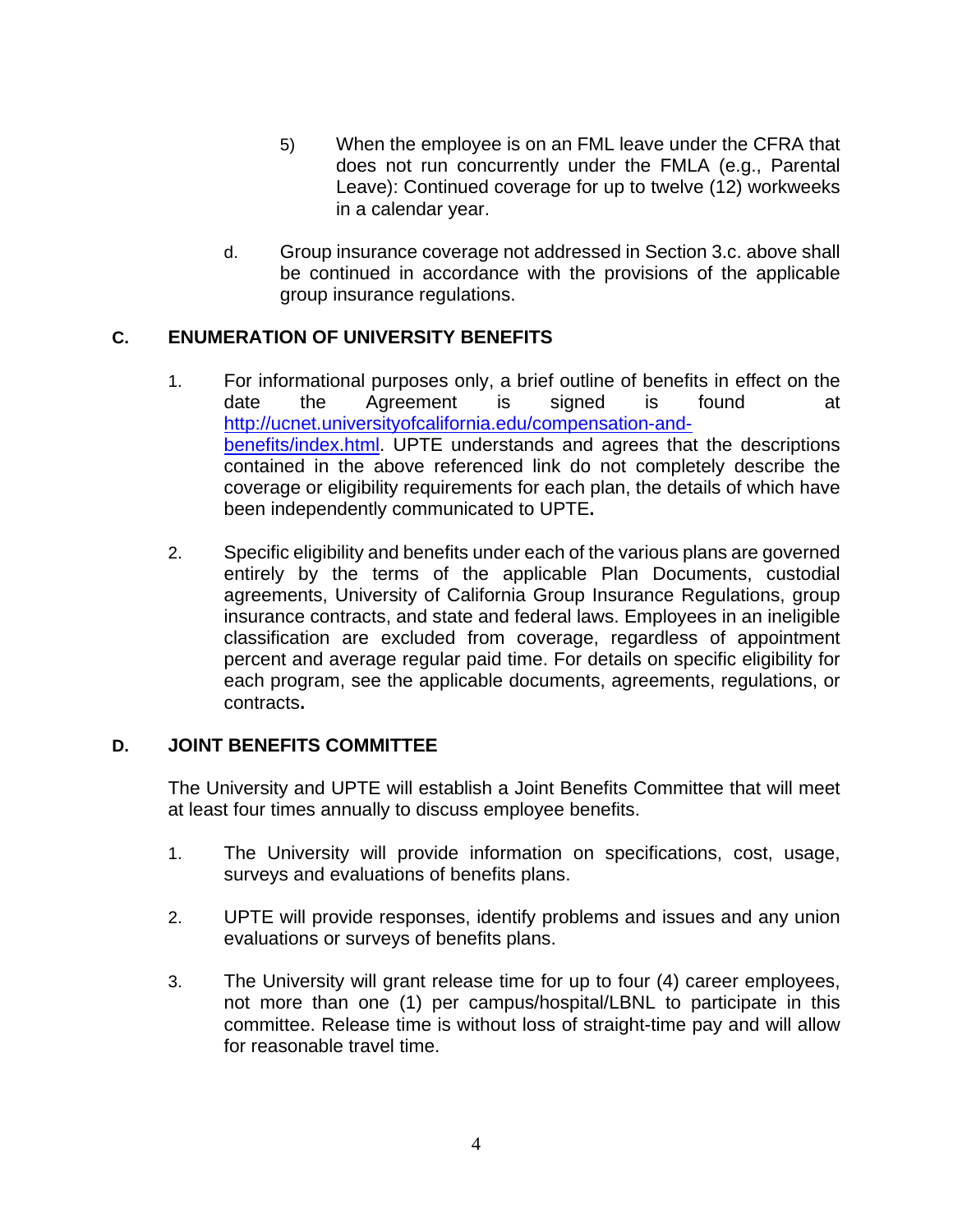### **E. REDUCED FEE ENROLLMENTS**

- 1. An employee who has retired within four (4) months of the date of separation from University service and who is an annuitant of a retirements system to which the University contributes, and who meets the admission requirements of the University, is eligible for two-thirds (2/3) reduction of both the University registration fee and the University educational fee as described below. An individual so registered is ineligible for the services and facilities of the counseling centers, gymnasia, or student health services, other than those to which the retired employee may be otherwise entitled.
- 2. For an employee on the quarter system, the reduced fee limit is nine (9) units or three (3) regular session University courses per quarter, whichever is greater.
- 3. For an employee on the semester system, the reduced fee limit is six units or two regular session University courses, whichever is greater.

### **F. RETIREMENT BENEFITS GENERAL CONDITIONS – Part II**

- 1. Eligible employees may participate in a number of retirement plans generally available to other eligible staff employees of the University.
- 2. The University maintains several retirement and savings plans for eligible University employees. As of December 20, 2013, such plans include but are not limited to the UC Retirement Plan (UCRP), Tax-Deferred 403(b) Plan, Defined Contribution Plan (DC Plan) and 457(b) Deferred Compensation Plan, which collectively constitute the University of California Retirement System (UCRS). The University may, at its option, amend and/or terminate the existing UCRS plans, to the extent permitted by law and consistent with the plan terms, and establish new retirement and/or savings plans for the UCRS. In the event the University makes such alterations, the changes will apply to employees eligible to participate in the UCRS plans within the unit in the same manner as they apply to other eligible staff employees at the University. Such alterations include, but are not limited to altering eligibility criteria; altering or deleting current benefits, implementing the UCRP 2013 Tier for employees hired, rehired following a break in service, or who become UCRP eligible on or after July 1, 2013, altering employee and University rates of contribution, and changing the carrier or administrator of the UCRP for established plans or programs.
- 3. The University agrees to meet and confer with respect to the following proposed change(s), which represent the sole exceptions to the provisions of Section F.2., above: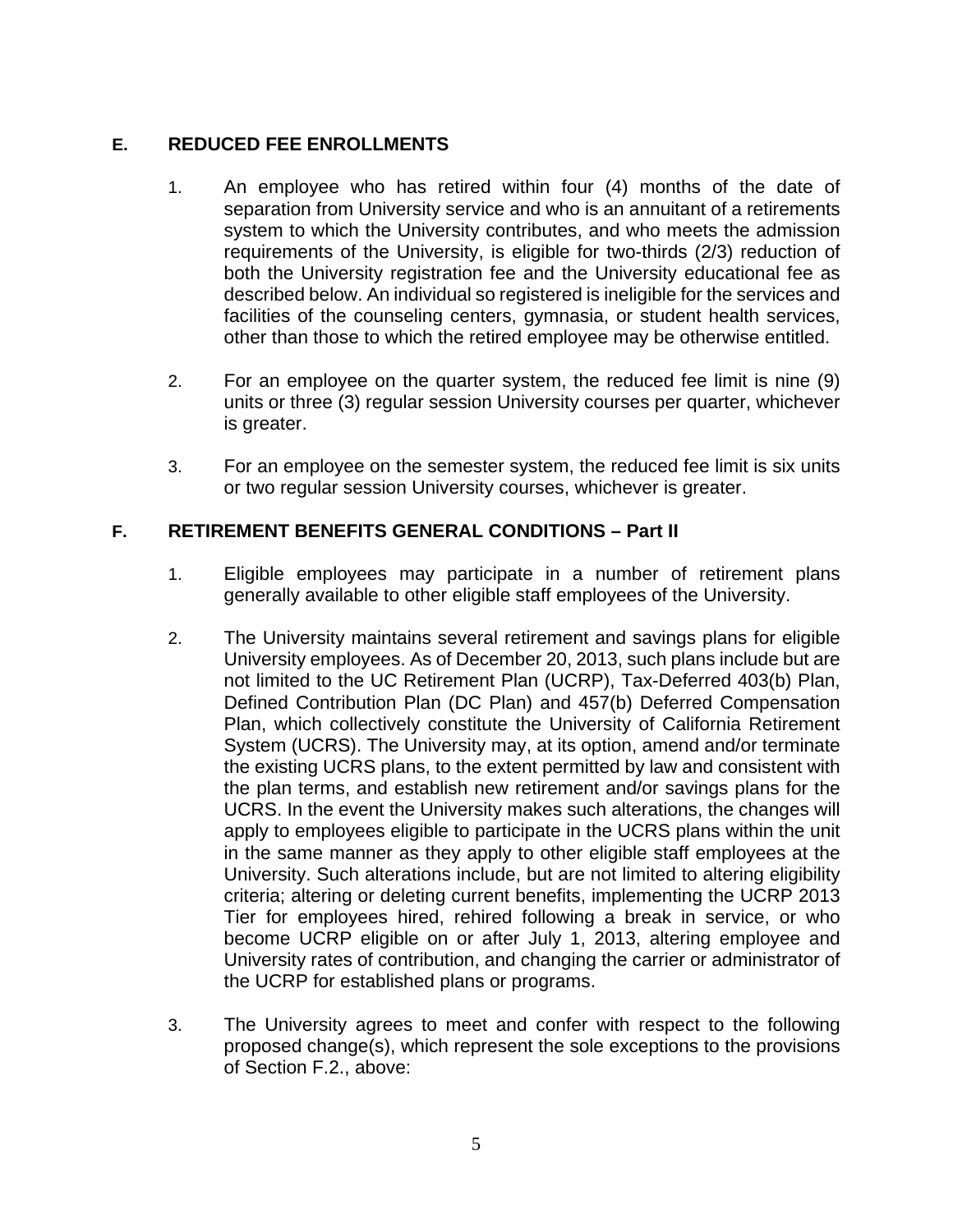- a. any alterations proposed by the University that affect only bargaining unit employees,
- b. any alterations proposed by the University other than the UCRP 2013 Tier that reduce the UCRP retirement benefits formula of bargaining unit employees, and/or
- c. any increases in employee UCRP contributions that exceed the following, expressed as a percentage of covered compensation:
	- 1) For all unit employees in the 1976 Tier, a total contribution of 8% (minus the \$19 offset) effective the payroll period that includes January [1](#page-5-0), 2014<sup>1</sup> and an additional 1% increase for a total of 9% (minus the \$19 offset) effective the payroll period that includes July 1, 2014.
	- 2) For all unit employees in the UPTE 2013 UCRP Tier for unit members, will contribute a gross rate of 9% effective July 1, 2014.

# 4. **2013 Post Employment Benefit Changes**

<span id="page-5-0"></span> $\overline{a}$ 

- a. The University shall implement the 2013 UCRP Tier for unit members covered by this Agreement that are hired, rehired following a break in service, or who become UCRP-eligible on or after July 1, 2013. The 2013 Tier benefit provisions shall apply, with two exceptions. First, the age factors and earliest retirement age shall be the same as for the 1976 Tier (age factors beginning with 0.0110 at age 50 up to 0.0250 at age 60). Second, a lump-sum cash out of pension benefits may be elected by a retiring unit member in a manner consistent with 1976-Tier rules.
- b. All unit members hired, rehired following a break in service, or who become UCRP-eligible after the date of ratification or December 20, 2013, whichever is earlier, will be subject to the new Graduated Retiree Health Program Eligibility.
- 5. In the event this Agreement expires, the parties agree that the terms of this Article 4 – University Retirement and Savings Plans, preserve the status quo and will continue in full force and effect unless otherwise expressly modified by mutual agreement of both parties.